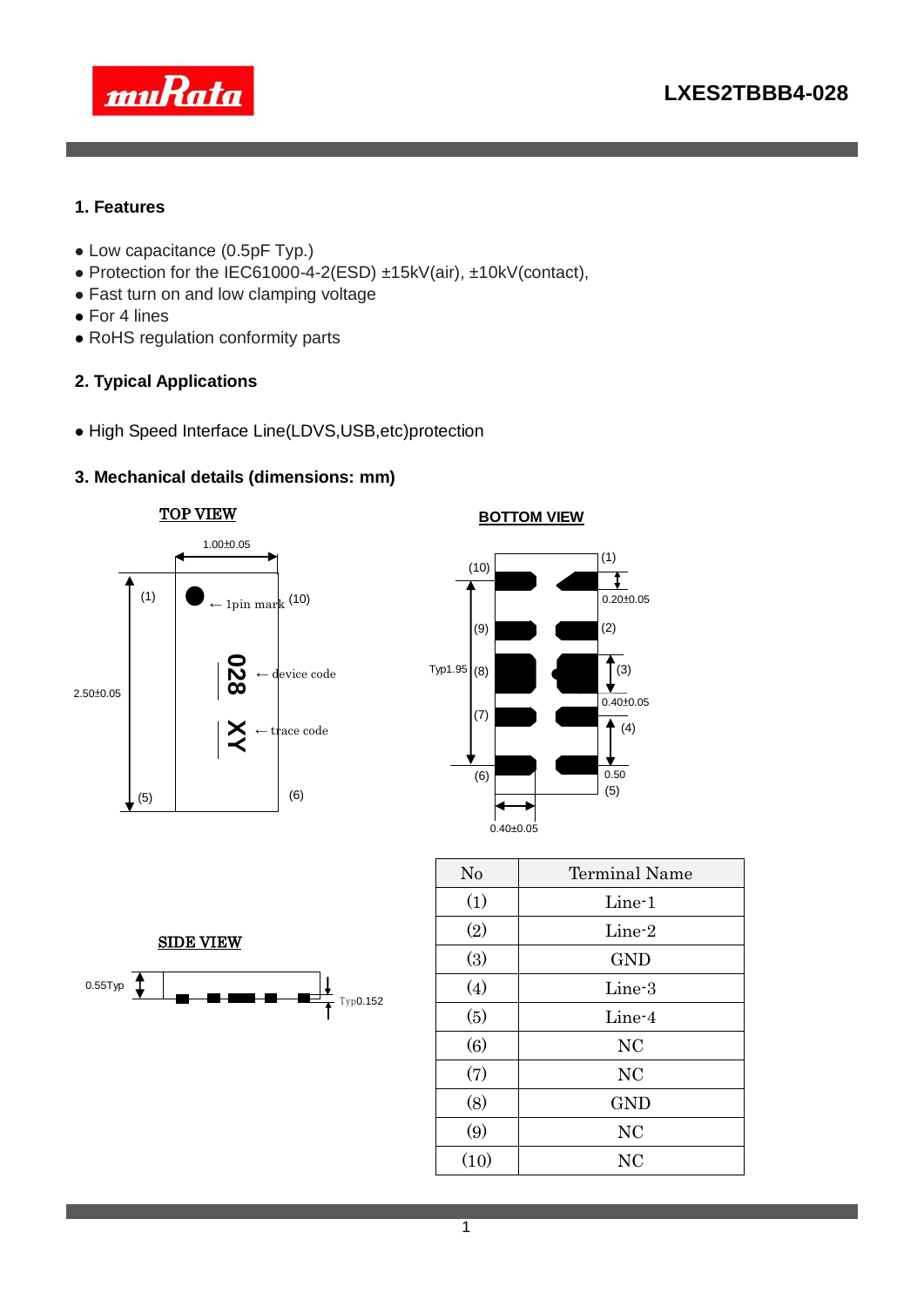



## **4. Schematic**



## **5. Maximum Ratings**

| <b>Rating</b>                     | <b>Symbol</b>                     | <b>Value</b>    | <b>Units</b>    |  |
|-----------------------------------|-----------------------------------|-----------------|-----------------|--|
| <b>Operating Voltage(IN-GND)</b>  | $\mathsf{V}_{\mathsf{DC}}$<br>5.5 |                 |                 |  |
| ESD per IEC 61000-4-2 (air)       |                                   | ±15             | k٧              |  |
| ESD per IEC 61000-4-2 (contact)   | $\mathsf{V}_{\texttt{ESD}}$       | ±10             |                 |  |
| <b>Lead Soldering Temperature</b> | $\mathsf{T}_{\mathsf{SOL}}$       | 260(10sec.)     | °C              |  |
| <b>Operating Temperature</b>      | $\mathsf{T}_{\mathsf{OP}}$        | $-40$ to $+85$  | °C              |  |
| Storage Temperature               | $\mathsf{T}_{\text{STO}}$         | $-40$ to $+125$ | $\rm ^{\circ}C$ |  |

# **6. Electrical characteristics (T=25 <sup>o</sup>C)**

| <b>Parameter</b>           | <b>Symbol</b>   | <b>Conditions</b>                                           | Min | Typ | <b>Max</b> | Units |
|----------------------------|-----------------|-------------------------------------------------------------|-----|-----|------------|-------|
| Leakage Current            | <b>I</b> Leak   | $V_{\text{pin3,8}}$ =0V, $V_{\text{pin1,2,4,5}}$ =0-5V      |     |     | 1.5        | μA    |
| <b>Breakdown Voltage</b>   | V <sub>вv</sub> | $I_{\rm BV} = 1 \text{mA}$                                  |     |     | 10         |       |
| Capacitance<br>$(I/O-GND)$ | ◡៲៶             | $V_{\text{pin3.8}} = 0V$ , $V_{\text{in}} = 2.5V$ , f=1MHz, |     | 0.5 |            | рF    |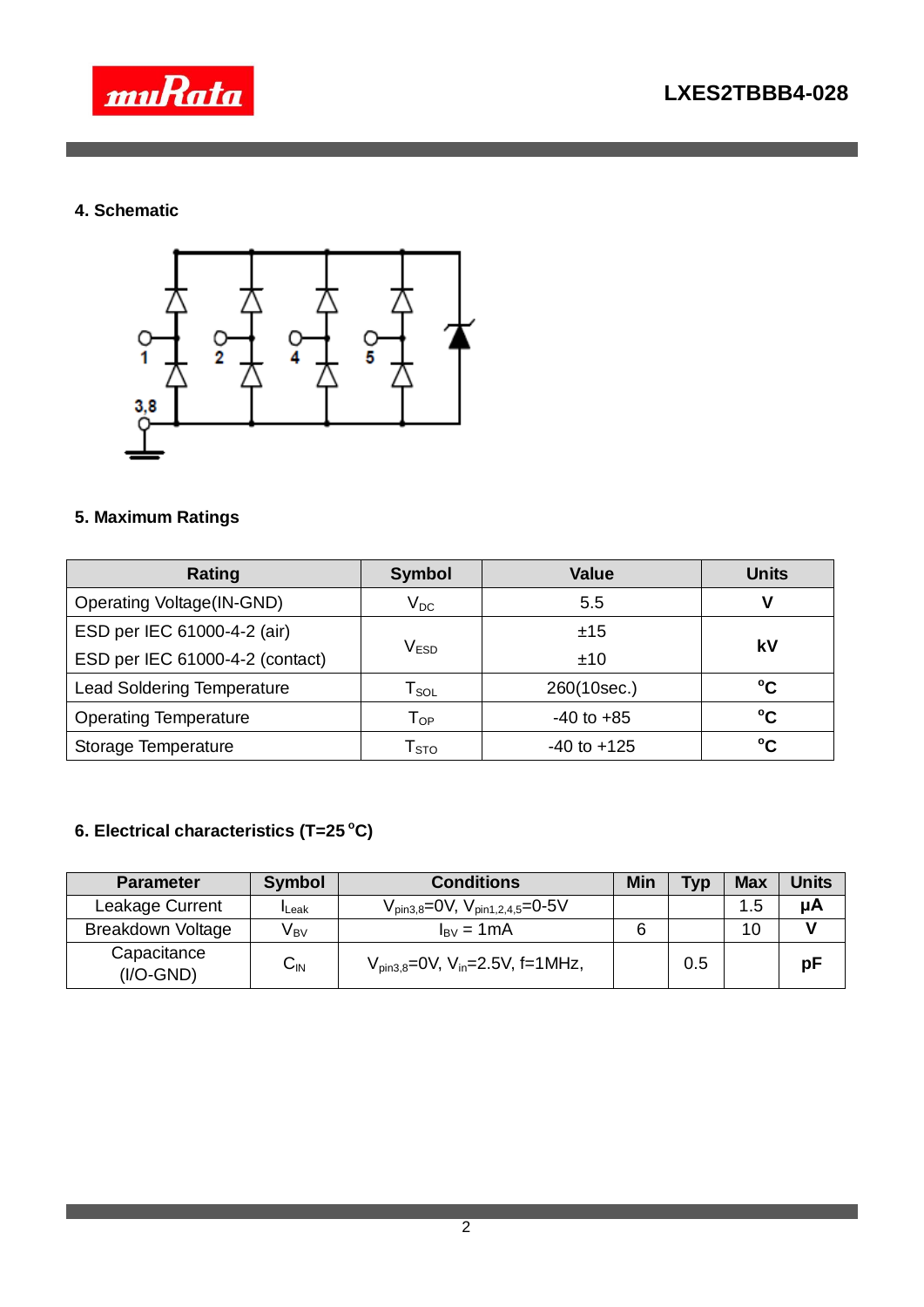

0 1 2 3 4

VDC (V)



## **7. Typical Characteristic**



ESD Waveform(IEC61000-4-2:8kV Contact) Voltage – Capacitance Characteristic





0.0 0.2 0.4 0.6 0.8 1.0

Cline (pF)

Notes : this land layout is for preference purpose only.